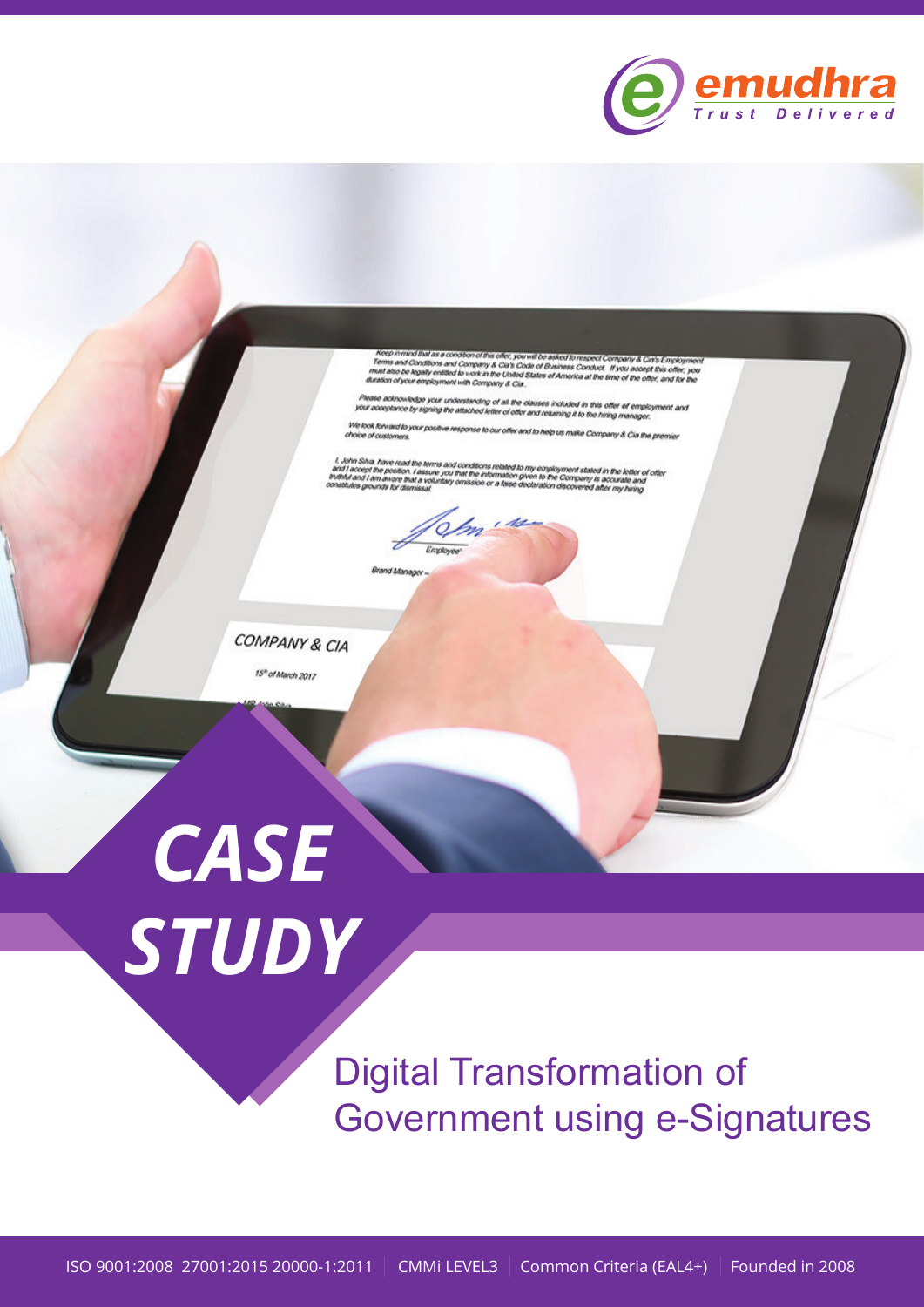# Digital Transformation of Government using e-Signatures

Using Digital Signatures linked to National ID to transform Government and Business to Citizen Services and go completely Paperless in a cost effective manner

# **Industry**

Government and Business to Citizen Services

# **e-Governance initiative**

The Government of India under the Digital India programme recognized the need to transform India using technology initiatives to ease citizen lives and improve the way of doing business. As part of the Digital India initiative, the Government of India under the Ministry of IT created e-Sign (Digital Signatures linked to Citizen ID - AADHAR) to facilitate ease of signing paper documents to enable large scale digital transformation.

## **Business Need**

The Government of India wanted to bring in quick, effective and transparent process of enabling large scale financial inclusion (Banking, Welfare Schemes, and Insurance) through the use of e-Sign to eliminate the use of paper by linking Digital Signatures to National ID. The aim is to use technology linked innovation to promote ease of doing business in India.

## **Approach**

To have an integrated solution that addresses the following:

- Ensures transparency by linking citizen actions to the KYC data in the National ID
- Should be convenient and easy to use by citizens
- Should be cost effective
- Brings in accountability, quality and authenticity of all the activities carried out.
- Brings a wet signature equivalent on the digital document



emudh

#### **Background**

Laws and regulations in India much like other developed markets have evolved over more than a hundred years resulting in a lot of paperwork for the common man for several critical and frequent activities like Bank Account Opening, Driving License Application, Application for Welfare Schemes, Passport Application, Telecom Connections, Application to Schools and Colleges). To simplify this, the first step was to create a central Citizen KYC data repository which can be accessed with the citizen's consent.

For this purpose, the UIDAI (Unique Identification Authority of India) was formed and tasked with the rollout of AADHAR (Citizen ID) for the Indian population. Currently, the AADHAR has been rolled out to 1bn Indians.

As part of the AADHAR enrolment, citizens personal data including Name, Address, Phone Number, Email ID and Biometrics/Iris data were collected.

To eliminate paperwork and facilitate ease of doing business both for companies and citizens, amendments to the Information Technology Act were introduced to enable licensed e-Sign Service Providers to issue e-Sign (Digital Signatures linked to AADHAR) which is legally valid.

Under the administration of the Controller of Certifying Authorities, Ministry of IT, Government of India, eMudhra as a licensed Certification Authority became the first e-Sign Service Provider to issue Digital Signatures based on the National ID.

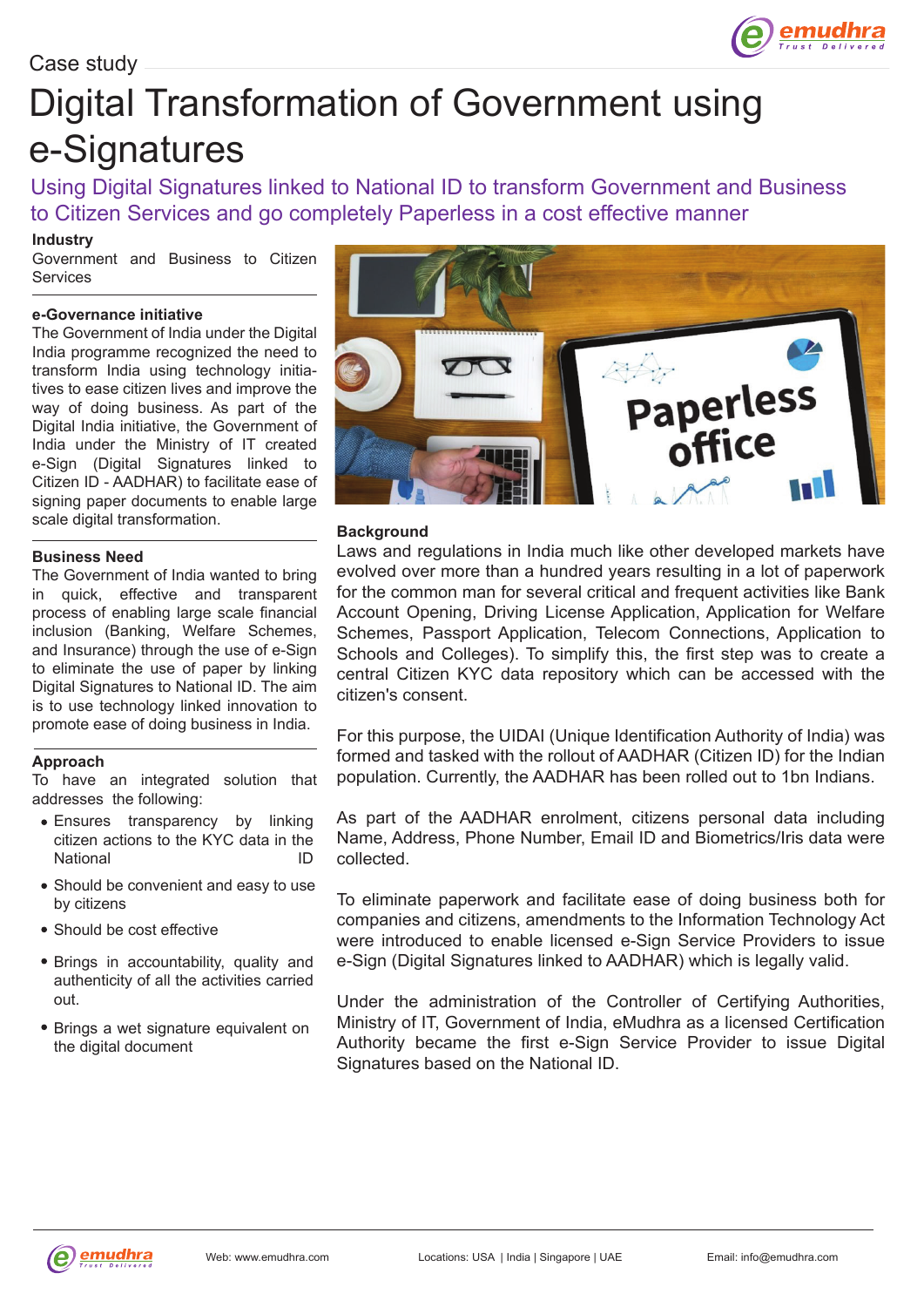

## **Digital Signature Technology**

The Digital Signature Technology works on the Public Key Infrastructure framework which uses a Cryptographic Key Pair – Private and Public Key for secure access and transmission of Information.

The Public Key Infrastructure framework is prescribed in a model law provided by UNCITRAL (A United Nations body) for International Trade and Commerce

#### **Benefits**

Digital Transformation of India resulting in significant benefits\* such as:

- Estimated savings of paper for 260mn citizens per year
- Saves cost and time and improves user convenience
- Verifiable signatories and signatures
- Legally recognized and managed by Licensed CAs
- Privacy concerns addressed
- Simple signature verification and short validity certificates
- Flexible and easy to implement



#### **Solution**

eMudhra as an e-Sign Service Provider allows any Citizen to sign any document using the National ID and a One Time Password or Biometrics . The e-Sign model allows for multiple Application Service Providers (Banks, Insurance Companies, Government Departments) to connect to eMudhra's e-Sign Service to allow their customers to sign documents digitally for Account Opening and other use cases. As part of the process, KYC data is directly retrieved from the National ID thereby eliminating the need for customers to submit physical ID and Address Proof documents.

The pricing for e-Sign is typically transaction based, low cost and does not require expensive infrastructure either for the Application Service Provider or the Customer to get started. It uses the existing infrastructure to enable the Digital Signature ecosystem.

Several Banks, Insurance Companies, Non-Banking Financial Companies, Mutual Funds, Departments providing G2C Services have adopted e-Sign and are already seeing the benefits of lower cost of operations and improved customer experience



**e-Sign Workflow**

\* Source – CCA, India Website - http://www.cca.gov.in/cca/sites/default/files/files/esignbrochure1.5.pdf